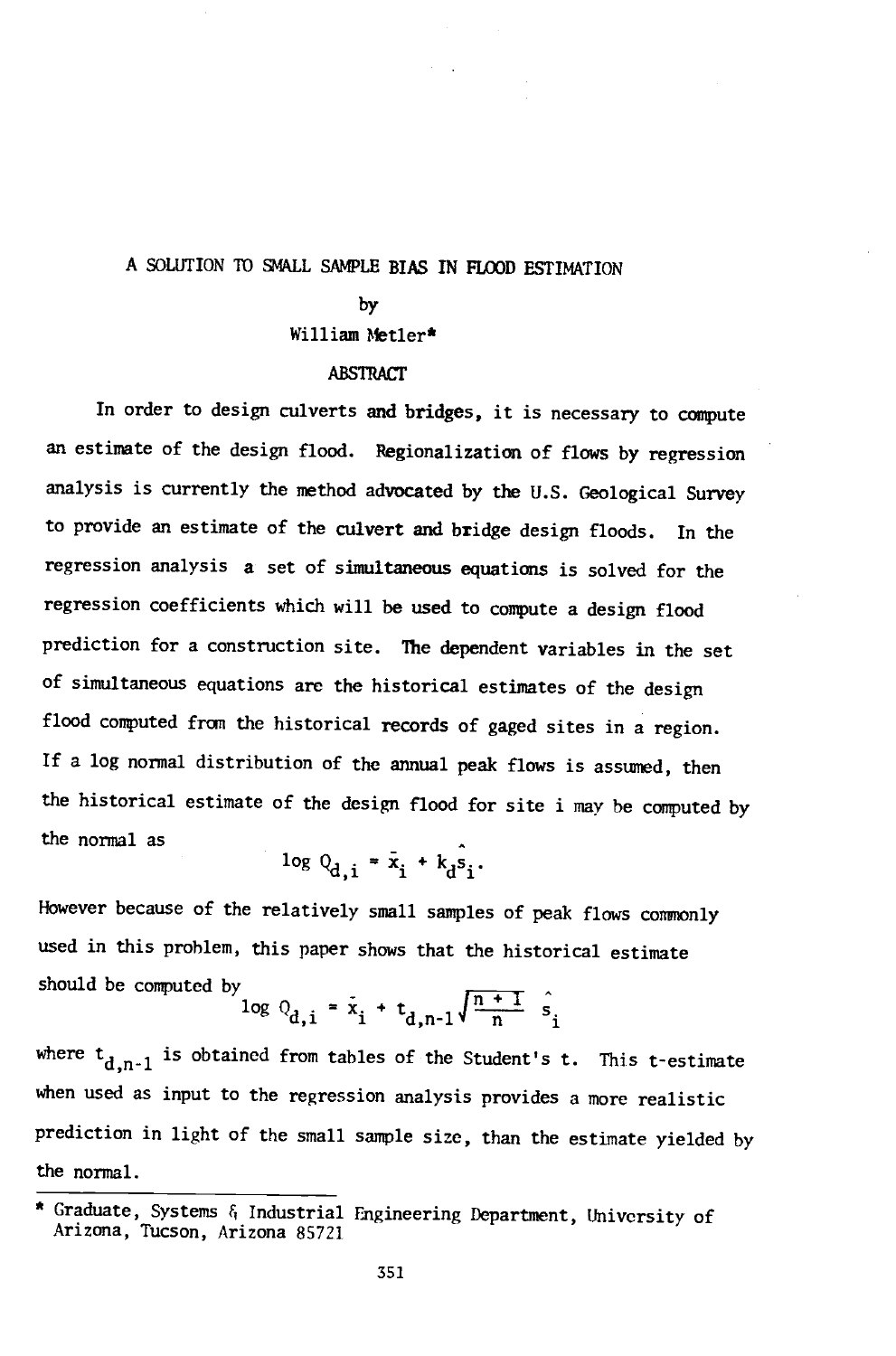#### **INTRODUCTION**

In the construction of culverts and bridges, the design is specified by the design flood. If the design flood were the 25 year flood, then the culvert or bridge is to pass that flood which is equaled or exceeded once in 25 years. The prediction of the design flood for a construction site may be found by some method which considers the estimates of the design flood computed from the records at the gaged sites within the region.

Regression analysis is one such method of regionalization which may be used to predict the design flood at a construction site. The USGS (Thomas and Benson, 1970) has assumed that the design flood, a streamflow characteristic, is related to the basin and climatic characteristics for the drainage site by the formula

$$
Q_d = aA^2 \frac{b_1}{E^2} \frac{b_3}{S_1^3}
$$
 (1)

for example. In (1)  $O_d$  represents the design flood, A represents the drainage in square miles, F represents the elevation in thousands of feet, and Si represents a soil index figure. By taking logrithms in (1) we have a linear relationship of topographical and climatic characteristics with a streamflow characteristic

$$
\log Q_d = b_0 + b_1 \log A + b_2 \log E + b_3 \log Si .
$$
 (2)

Consider for example that there are m gaged sites in a region where the predictor variables are area, elevation, and soil index. Then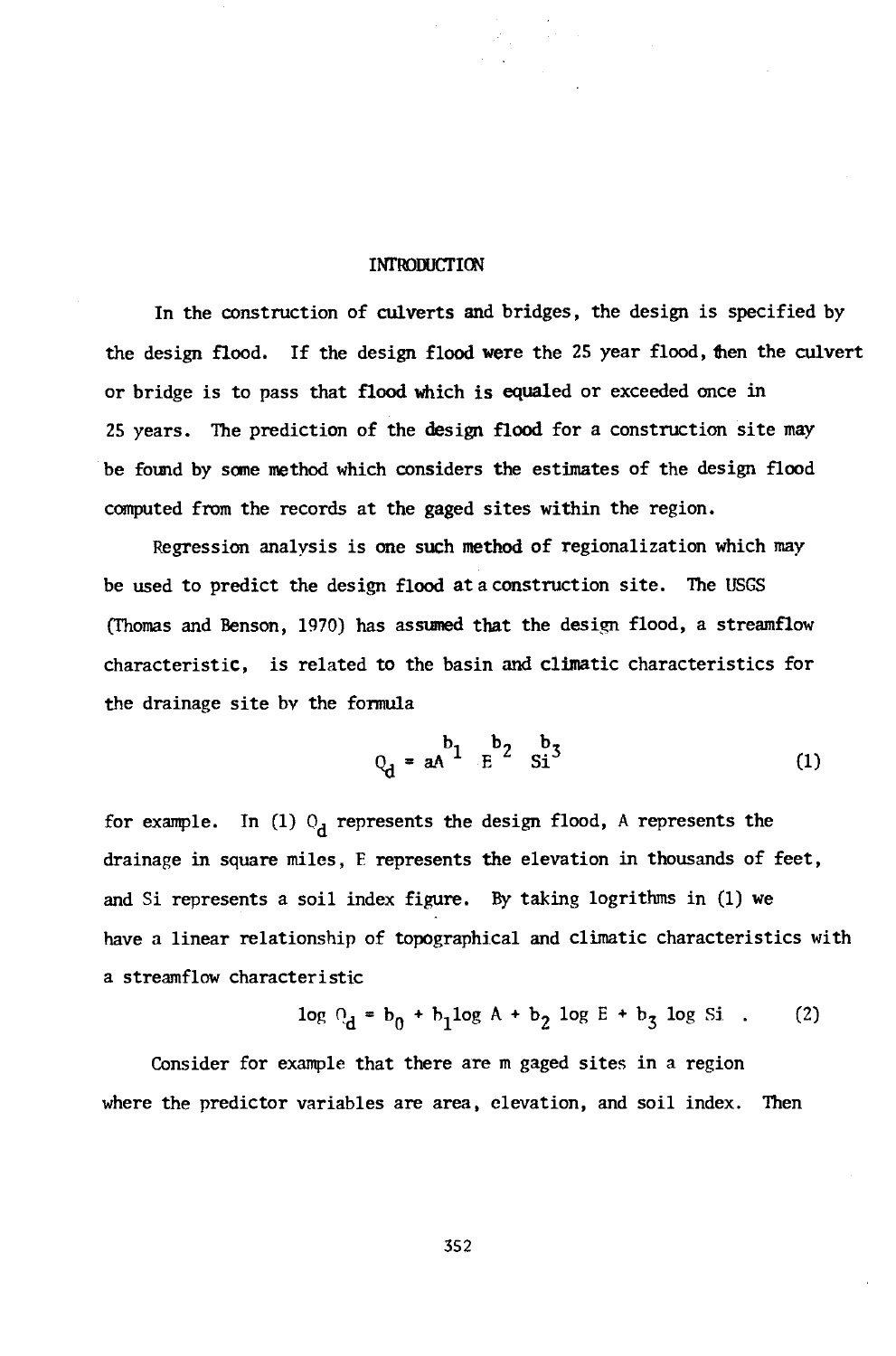the set of simultaneous equations for the 25 year flood would be

$$
\log Q_{25,1} = b_0 + b_1 \log A_1 + b_2 \log E_1 + b_3 \log S_1
$$
  
\n
$$
\log Q_{25,2} = b_0 + b_1 \log A_2 + b_2 \log E_2 + b_3 \log S_1
$$
  
\n
$$
\vdots
$$
  
\n
$$
\log Q_{25,m} = b_0 + b_1 \log A_m + b_2 \log E_m + b_3 \log S_1.
$$
 (3)

The equations in (3) could then be solved for the  $b_i$ 's. For a construction site the topographical and climatic characteristics for that site along with the regression coefficients, the  $b_i$ 's, would provide an estimate of the design flood for the ungaged construction site. The procedure could be repeated and a set of regression coefficients for a region could be computed for the 2,5,10,25,50, and 100 year floods or any other streamflow characteristic. This method of regionalization permits one from the data already on hand to infer a streamflow characteristic, e.g., the 25 year design flood given the readily measurable topographical and climatic characteristics of a particular site.

It is obvious here that the determination of the prediction of the design flood for the construction site depends on the regression coefficients. The regression coefficients depend on the estimates of the design flood computed from the historical record. This paper is concerned with the computation of the historical estimate which must serve as input to the regression analysis.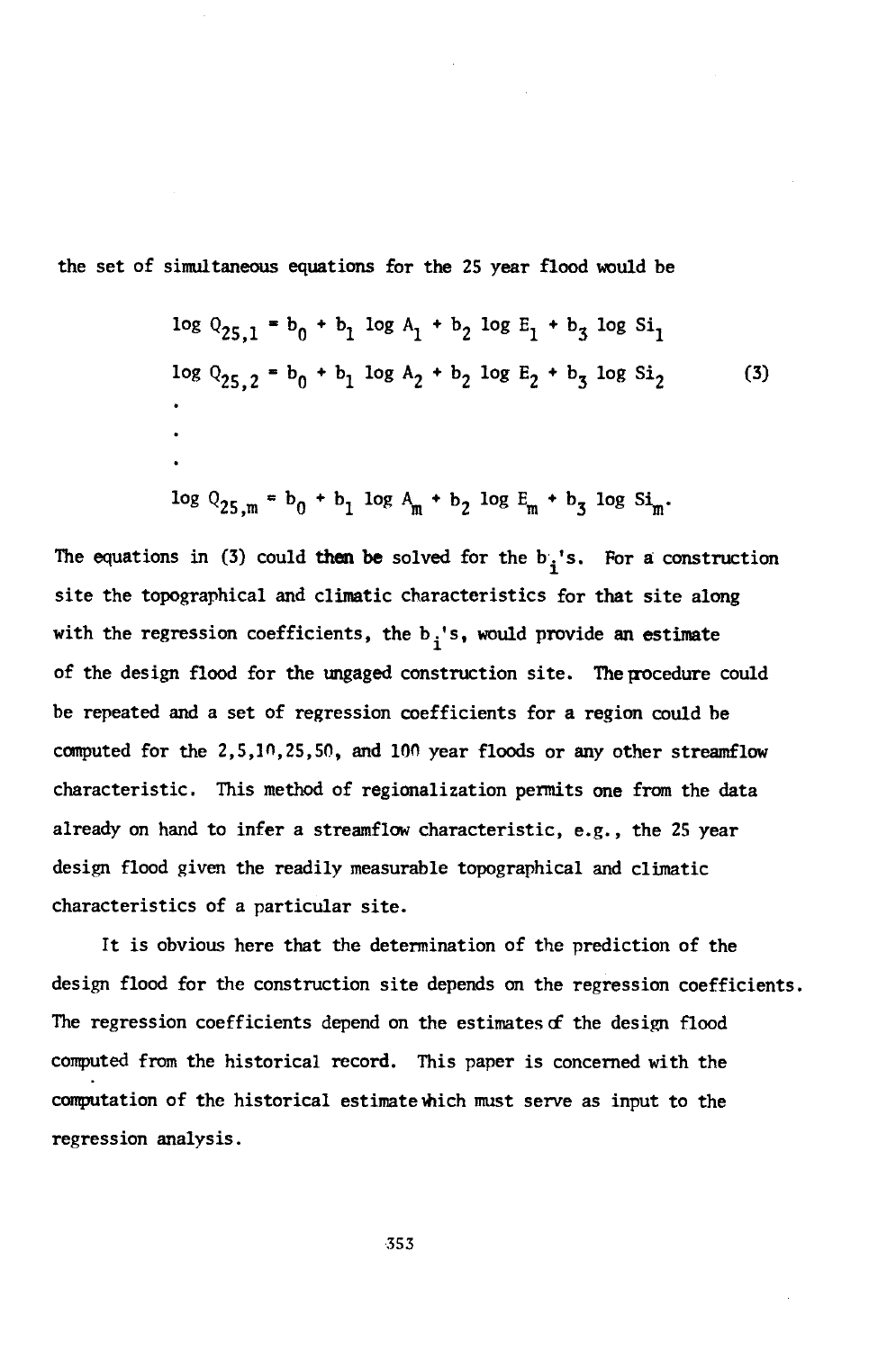#### THE HISTORICAL ESTIMATE

If a log normal distribution of the amual peak flows is assumed for a gaged site i, then the logs of the peak flows are distributed normally. Hence the sample mean for site i is

$$
\bar{x}_i = \frac{\sum x_i}{n_i} \tag{4}
$$

and the sample variance is

$$
\hat{s}_i = \frac{\sum_{i=1}^{i} (x_{ij} - \bar{x}_i)^2}{n_i - 1}
$$
\n(5)

where  $x_{ij}$  is the log of the discharge for the j<sup>th</sup> year of record for the i<sup>th</sup> site and  $n_i$  is the length in years of record for the i<sup>th</sup> site. Thus the historical estimate of the streamflow characteristic, say the 25 year flood, might be computed by

$$
\log Q_{25,i} = \bar{x}_i + k_{25} \hat{s}_i \tag{6}
$$

where  $k_{25}$  is the number of standard normal deviates from the mean and may be obtained from tables of the standard normal distribution for the probability level  $1/25 = .04$  (k<sub>25</sub> = 1.75). However, the small sample sizes commonly encountered in streamflow estimation introduces a bias into the estimate (6). It is shown in Appendix A that

$$
\log Q_{d,i} = \hat{x}_i + t_{d,n_i-1} \sqrt{\frac{n_i+1}{n_i}} \hat{s}_i
$$
 (7)

provides an estimate from the historical record which removes the bias introduced by the small sample size. In (7)  $Q_{d,i}$ ,  $\tilde{x}_i$ ,  $n_i$ , and  $\hat{s}_i$  are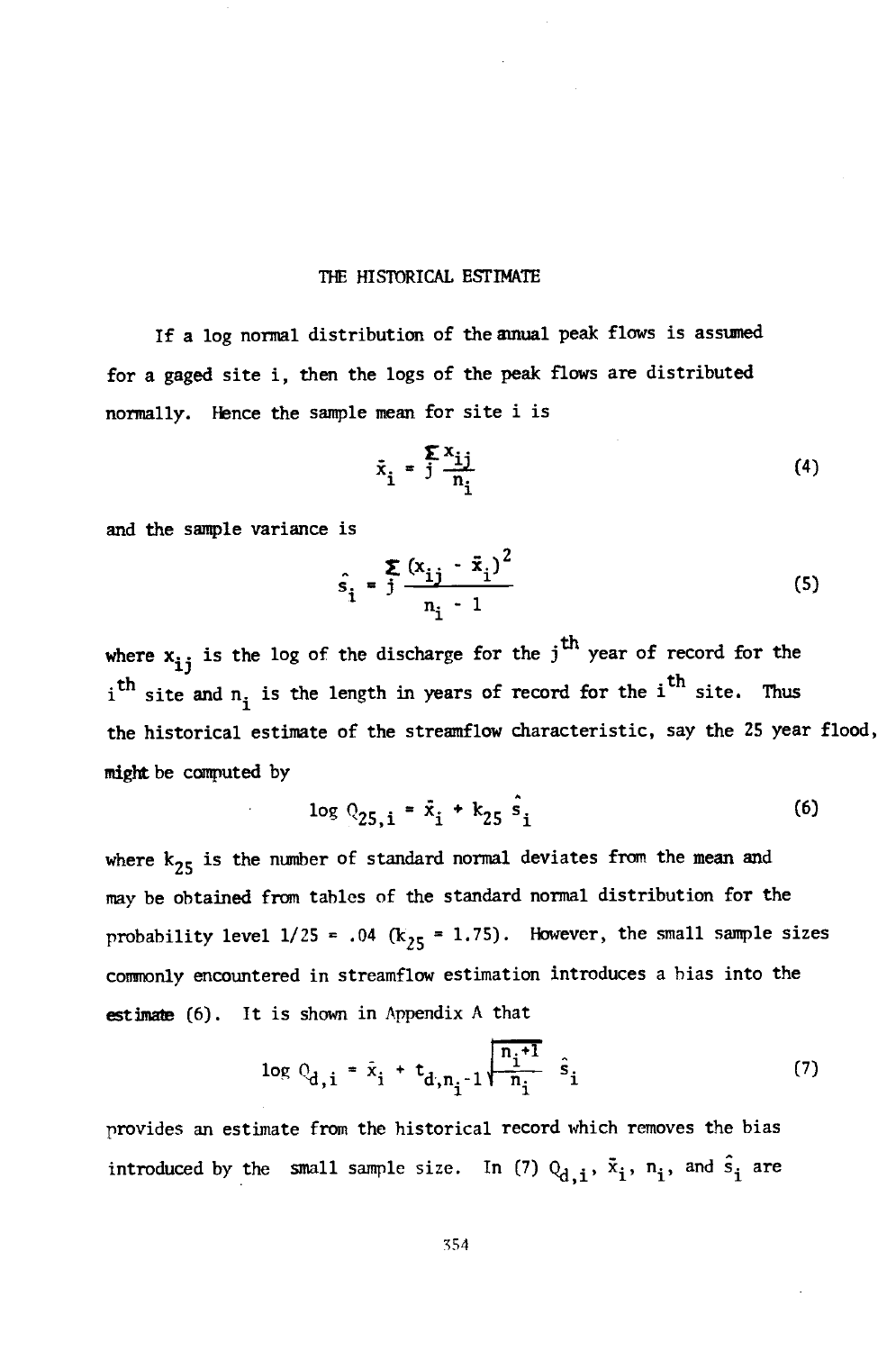as previously defined and  $t_{d,n_{\bar{i}}}$  is found in tables of the Student's t with  $n_i$  - 1 degrees of freedom and the cumulative probability level equal to l/d where d is the recurrence interval of the design flood. It will be shown in this paper that the estimate as computed by (6) will always underestimate the value computed by (7) for the design floods commonly used in construction specifications. Because the historical estimate must serve as input to the regression analysis for defining the regression coefficients, the regression predictions based on the inputs by (6) will always be less than the regression predictions based on the inputs from (7). The amount of underestimation for the design floods is defined as being significant in terms of percentage error.

### EXAMPLE AND RESULTS

The example for this paper is the plains region in Missouri and the sites of record are restricted to those areas of less than 30 square miles. The topographical and climatic characteristics are listed in Table 1 and further details can be found in Homyk (1971). The historical records were provided by the U.S. Geological Survey.

Table 2 gives the coefficient for the sample variance when using (7). This table is used to compute the estimate of a design flood by (7). For example suppose the sample mean is 5.85 in log units and the sample standard deviation is .69 in log units. Then the estimate of the 25 year flood  $(1/d=1/25=.04)$  for a record length of 16 years is from Table 2

> $log_a Q_{25} = 5.85 + (2.099)(.69) = 7.3$  $Q_{25}$  = 1480 ft<sup>3</sup>/sec.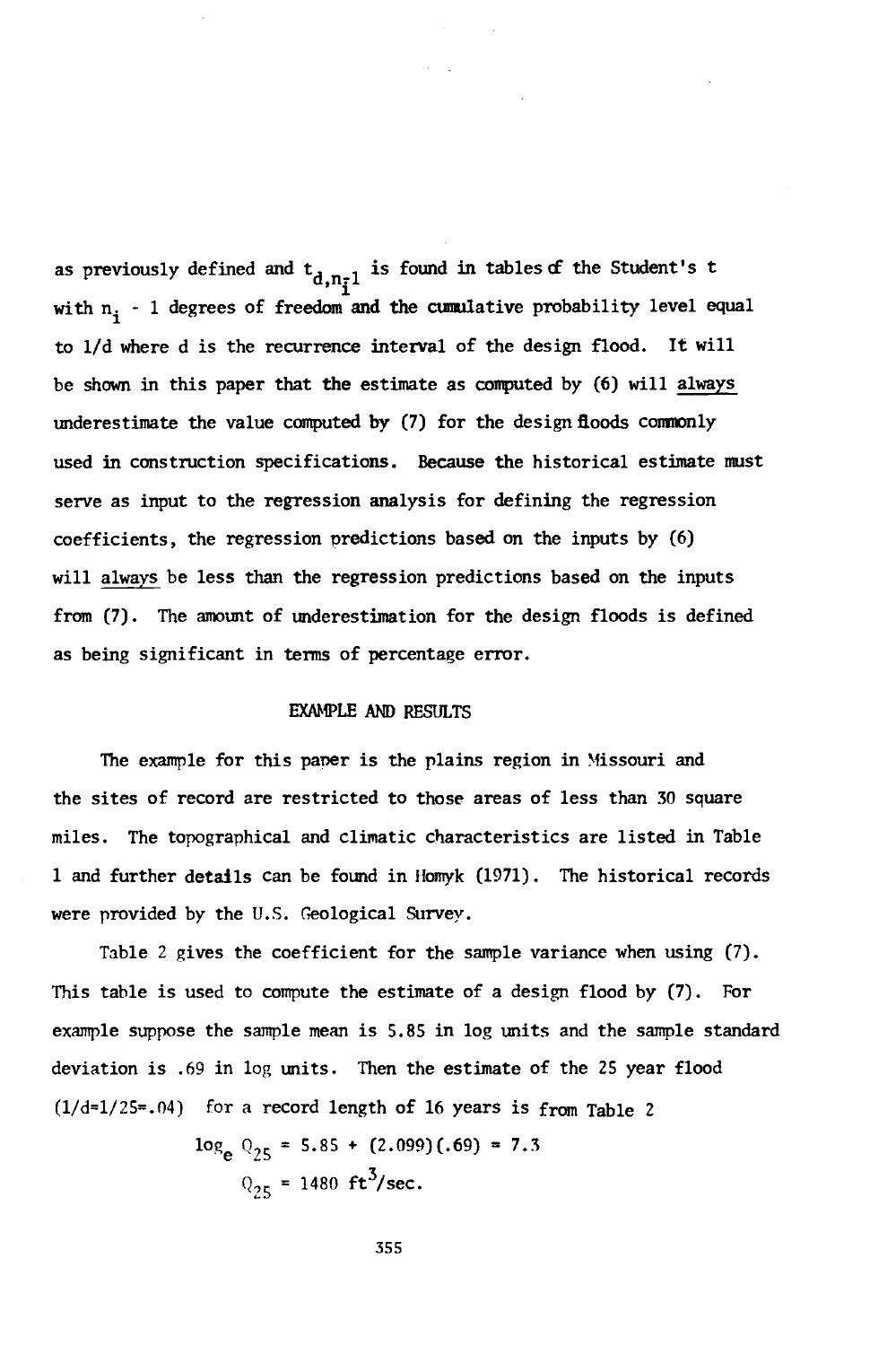The normal estimate would be

$$
\log_{e} Q_{25} = 5.85 + (1.75)(.69) = 7.05
$$
  

$$
Q_{25} = 1153 \text{ ft}^{3}/\text{sec.}
$$

Thus the percentage error based on the normal is  $\frac{1480 - 1155}{100}$  · 100 = 28%. 1153 That is, the normal because of the small sample size underestimates the 25 year design flood by as much as 28%.

Tables 3,4,5,6,7, and 8 were computed in the following manner. The regression coefficients for a given design flood were computed using the inputs from 30 sites by (6). These coefficients were used to compute a prediction for each of the 30 sites. This was repested using the t-estimates as input and the percentage error of the normal versus the t was computed as listed in Table 9. Table 9 also includes the average percentage error of the normal versus the t estimates computed from the historical record. The regression analysis gives a smoothing effect as the percentage error for a given flood is less for the regression prediction than for the historical estimation.

Table 9 also lists the  $R^2$  for each analysis.  $R^2$  is a number between zero and one; the closer  $R^2$  is to one, the better is the fit of the regression line. It will be noticed that the  $R^2$  for the normal case is slightly better than for the t inputs. It will be also noticed that as the recurrence interval of the flood increases the  $R^2$  decreases. These results indicate that although one measure of our confidence,  $R^2$ , in the predictions computed with the t inputs is slightly poorer than the predictions computed by the normal inputs, the t inputs provide a significantly more conservative, i.e.,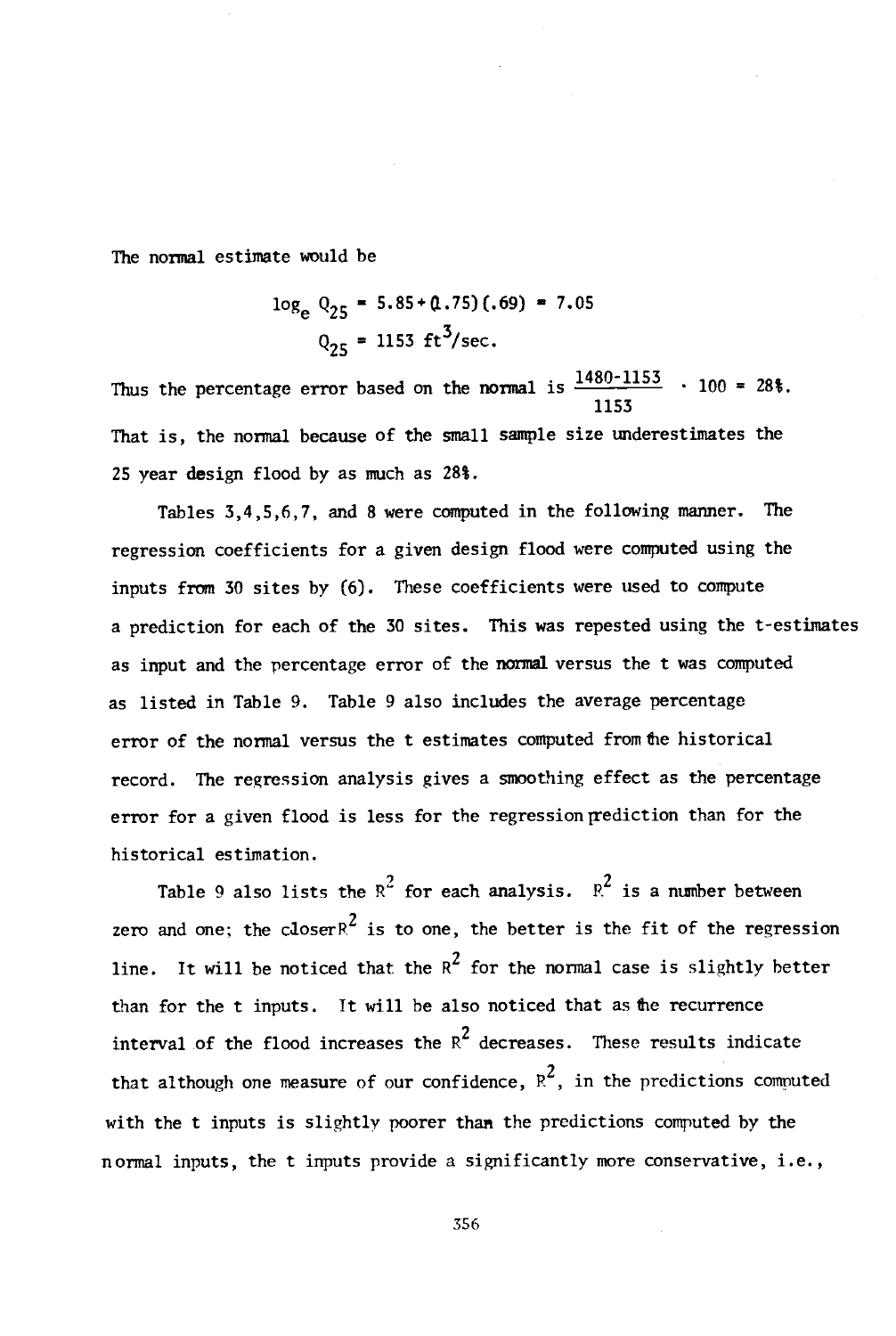realistic, prediction than the normal. The conclusion is that in order to compute an estimate of the design flood for construction projects the estimate should include the effect of the small sample size, and the use of the Student's t accomplishes this task.

 $\mathcal{L}^{(1)}$ 

 $\sim$ 

#### TABLE 1

#### Site index with associated topographical and climatic characteristics

| Site<br>Index | Area                 | Elevation            | Forest<br>Cover | Precipitation | 2 yrs/24 hrs.<br>Precipita-<br>tion | <b>Soil</b><br>Index |
|---------------|----------------------|----------------------|-----------------|---------------|-------------------------------------|----------------------|
| 54977.0       | 2.4                  | $\cdot$ 8            | 4.3             | 11.0          | 3.3                                 | 2.4                  |
| 55020.0       | 31.0                 | $\cdot$ 7            | 7.9             | 11.0          | 3.4                                 | 2.5                  |
| 55136.5       | 3.1                  | .6                   | 23.5            | 11.0          | 3.4                                 | 2.6                  |
| 68200.0       | 6.0                  | 1.1                  | 2.0             | 9.0           | 3.3                                 | 3.2                  |
| 68945.0       | 20.0                 | 1.0                  | 11.0            | 11.0          | 3.5                                 | 3.5                  |
| 69013.0       | $\cdot$ 1            | و.                   | 14.8            | 11.0          | 3.3                                 | 2.4                  |
| 69075.0       | 16.6                 | . 9                  | 7.1             | 13.0          | 3.5                                 | 2.8                  |
| 69102.0       | 1.0                  | $\boldsymbol{.8}$    | 1,0             | 13.0          | 3.4                                 | 3.5                  |
| 54951.0       | $\cdot$ 7            | $\cdot$ 6            | 23.3            | 11.0          | 3.3                                 | 2.6                  |
| 55030.0       | 2.6                  | $\cdot$ 8            | 7.8             | 11.0          | 3.4                                 | 2.2                  |
| 55136.0       | 1.5                  | .6                   | 36.3            | 11.0          | 3.4                                 | 2.6                  |
| 55142.0       | $\cdot$ 5            | .9                   | 1.0             | 11.0          | 3.4                                 | 2.2                  |
| 68160.0       | 4.9                  | 1.1                  | 6.0             | 9,0           | 3,4                                 | 3.5                  |
| 68203.0       | 1.3                  | 1.1                  | 1.0             | 9.0           | 3.3                                 | 3.2                  |
| 68210.0       | 2.7                  | 1.0                  | 1.0             | 9.0           | 3.4                                 | 3.1                  |
| 68961.8       | .4                   | .9                   | 1.0             | 9.0           | 3.3                                 | 2.4                  |
| 68965.0       | 5.6                  | 1.0                  | 6.8             | 9.0           | 3.3                                 | 2.4                  |
| 68967.0       | $\cdot$ 8            | 1.0                  | 2.5             | 9.0           | 3,4                                 | 2.4                  |
| 68972.0       | 4.7                  | 1.0                  | 17.4            | 9,0           | 3,3                                 | 2,4                  |
| 68996.0       | $\cdot$ 2            | .8                   | 1.0             | 9.0           | 3.3                                 | 2.4                  |
| 69025.0       | 2.5                  | .9                   | 5.4             | 11.0          | 3.4                                 | 2.4                  |
| 69028.0       | 1.0                  | $\boldsymbol{.8}$    | 2.0             | 11.0          | 3.4                                 | 2.4                  |
| 69047.0       | 1.0                  | .9                   | 21.4            | 11.0          | 3.3                                 | 2.8                  |
| 69057.0       | $\cdot$ 8            | $\cdot$ 7            | 5.6             | 11.0          | 3.4                                 | 2.8                  |
| 69072.0       | 1.6                  | $\cdot$ 8            | 1.2             | 13.0          | 3.5                                 | 2.3                  |
| 69083.0       | 1.0                  | $\cdot$ 8            | 9,0             | 13.0          | 3.5                                 | 2.8                  |
| 69085.0       | 2.9                  | $\boldsymbol{.8}$    | 2.3             | 13.0          | 3.5                                 | 2.8                  |
| 69094.0       | $\cdot$ <sub>3</sub> | $\cdot$ <sup>7</sup> | 6.7             | 13.0          | 3.5                                 | 3.5                  |
| 69097.0       | ٠5                   | $\cdot$ 8            | 4.0             | 13.0          | 3.5                                 | 3.5                  |
| 69102.5       | .6                   | $\cdot$ 8            | 11.5            | 13.0          | 3.5                                 | 3.5                  |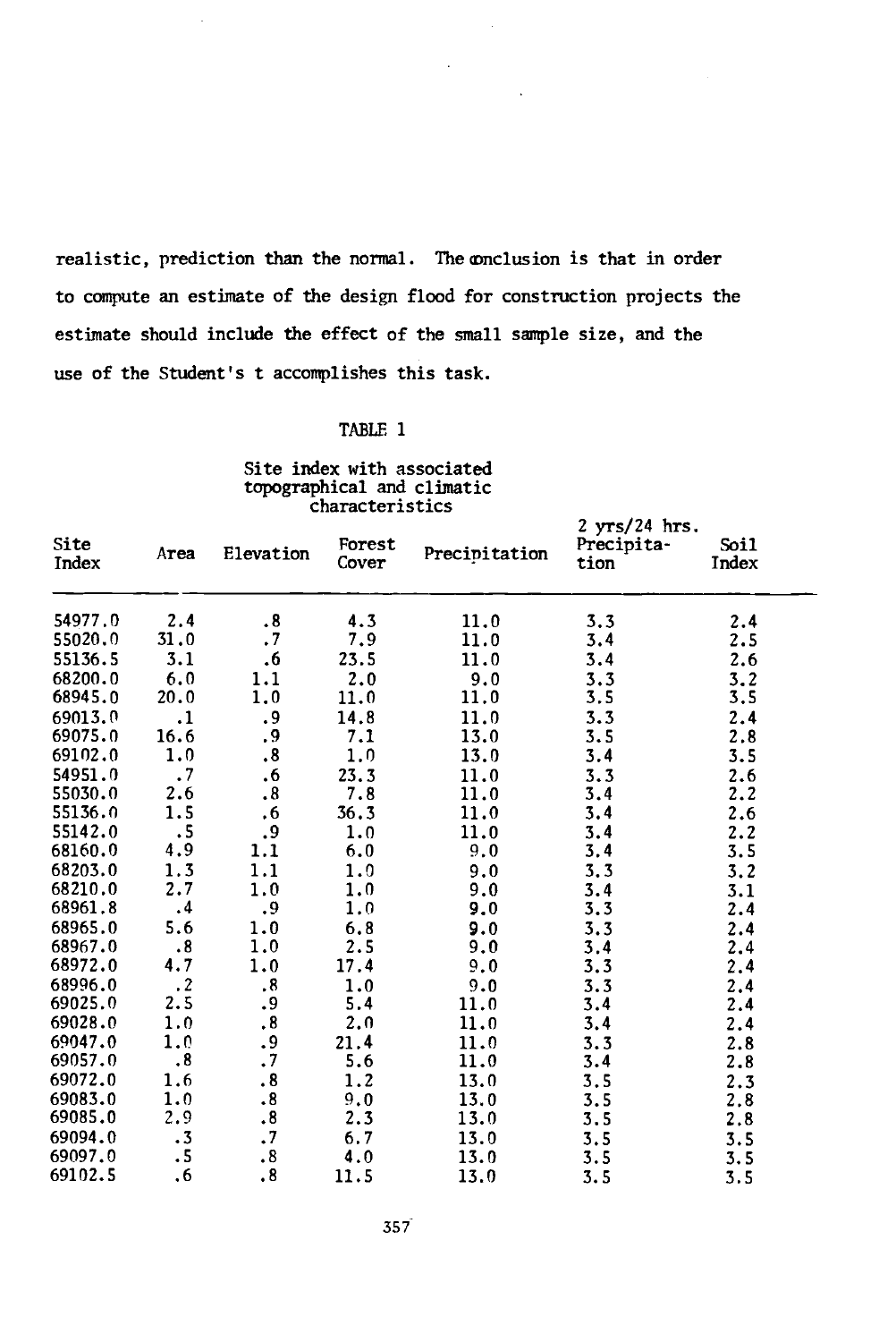TABLE 2 Values of  $t_{d,n-1}$   $\sqrt{\frac{n+1}{n}}$  for use in (7).

| Record<br>length | 2 yr.<br>flood | 5yr.        | $10 \text{ yr}$ . | 25 yr.        | $50 \text{ yr}$ . | 100 yr.           |
|------------------|----------------|-------------|-------------------|---------------|-------------------|-------------------|
| 6                | 0.000          | 1.107       | 1,658             | 2.343         | 2.842             | 3.354             |
| 7                | 0.000          | 1.096       | 1,632             | 2.282         | 2.747             | 3.217             |
| R                | 0.000          | 1.088       | 1,612             | 2.239         | 2.677             | 3.117             |
| ۹                | 0.000          | 1.091       | 1.596             | 2.204         | 2.624             | 3.341             |
| 10               | 0.000          | 1.076       | 1,584             | 2.177         | 2.582             | 2.981             |
| 11               | 0.000          | 1.072       | 1.574             | 2.155         | 2.549             | 2.933             |
| 12               | 0.000          | 1.069       | 1,566             | 2.138         | 2.521             | 2.194             |
| 13               | 0.000          | 1.066       | 1.559             | 2,123         | 2,499             | 2,562             |
| 14               | 0.000          | 1.063       | 1.553             | 2.110         | 2.479             | 2.834             |
| 15               | 0.000          | 1.061       | 1.548             | 2.099         | 2.463             | 2.910             |
| 16               | 0.000          | 1.059       | 1.543             | 2.090         | 2.449             | 2.79 <sup>°</sup> |
| 17               | 0.000          | 1.057       | 1.54              | 2,092         | 2.436             | 2,772             |
| 18               | 0.000          | 1.056       | 1.536             | 2.074.        | 2.425             | 2.756             |
| 19               | 0.000          | 1.054       | 1,533             | 2.068         | 2.415             | 2.743             |
| 20               | 0.000          | 1,053       | 1.53 <sup>°</sup> | 2.062         | 2.496             | 2.730             |
| 21               | 0.000          | 1.052       | 1.528             | 2.057         | 2.398             | 2.719             |
| 22               | 0.000          | 1.051       | 1,526             | 2.052         | 2.391             | 2.709             |
| 23               | 0.000          | 1.050       | 1,524             | 2.043         | 2.395             | 2.700             |
| 24               | $0 - 000$      | $1.049$ .   | 1.522             | 2.044         | 2.379             | 2.492             |
| 25               | 0.000          | 1.049       | 1.52)             | 2.940         | 2,373             | 2.584             |
| 26               | 0.000          | 1.048       | 1.518             | 2.937         | 2.369             | 2.677             |
| 27               | $0 - 000$      | 1.047       | 1.517             | 2.134         | 2.354             | 2.571             |
| 28               | 0.000          | $1 - 047$   | 1,516             | 2.031         | 2,359             | 2.664             |
| 29               | 0.000          | 1.046       | 1.514             | 2.029         | 2.356             | 2.657             |
| 3٨               | 0.000          | 1.046       | 1.513             | 2.026         | 2.352             | 2.654             |
| 31               | 0.000          | 1.045       | 1.512             | 2.024         | 2,349             | 2.55 <sup>2</sup> |
| 32               | $0 - 000$      | 1.045       | 1.511             | 2.022         | 2,345             | 2.644             |
| 33               | $0 - 000$      | 1.044       | 1.510             | 2.020         | 2.342             | 7.541             |
| 34               | 0.000          | $1 - 0 + 4$ | 1.507             | 2.018         | 2, 340            | 2.636             |
| 35               | $0 - 000$      | $1 - 044$   | 1.503             | 2.016         | 2,337             | 2.633             |
| 36               | $0 - 000$      | 1.043       | 1.508             | 2.914         | 2.334             | 2.629             |
| 37               | 0.000          | $1 - 043$   | 1.507             | 2.013         | 2.332             | 2,626             |
| 38               | $0 - 000$      | 1.042       | 1.506             | 2.011         | 2.329             | 2.623             |
| 39               | 0.000          | $1 - 0 + 2$ | 1.505             | 2.010         | 2.327             | 2.621             |
| 40               | 0.000          | 1.042       | 1.505             | 2.009         | 2.326             | 2.517             |
| 41               | $0 - 000$      | 1.042       | 1.504             | 2.037         | 2.324             | $2 - 515$         |
| 42               | 0.000          | 1.041       | 1.503             | $2 - 0.06$    | 2.322             | 2.512             |
| 43               | 0.000          | 1.041       | 1.503             | 2.025         | 2.320             | 2.610             |
| 44               | 0.000          | 1.041       | 1.502             | 2.004         | 2.31 <sup>M</sup> | 2.607             |
| 45               | 0.000          | 1.041       | 1.502             | 2.002         | 2.317             | 2.605             |
| 46               | $0 - 000$      | $1 - 0 + 0$ | 1.501             | 2.002         | 2.316             | 2.503             |
| 47               | $0 - 000$      | $1 - 040$   | 1.501             | $2 \cdot 001$ | 2, 314            | 7.601             |
| 48               | $0 - 000$      | $1 - 0 + 0$ | 1.507             | 2.000         | 2.313             | 2.597             |
| 49               | $0 - 000$      | $1 - 040$   | 1.509             | 1.999         | $2 - 311$         | $2 - 59 +$        |
| 50               | 0.000          | $1 - 049$   | 1.50.             | 1.998         | $2 - 310$         | 2.594             |
| œ                | 0.000          | 0.849       | 1.282             | 1.750         | $2.055 -$         | 2.326             |

 $\bar{\phantom{a}}$ 

÷,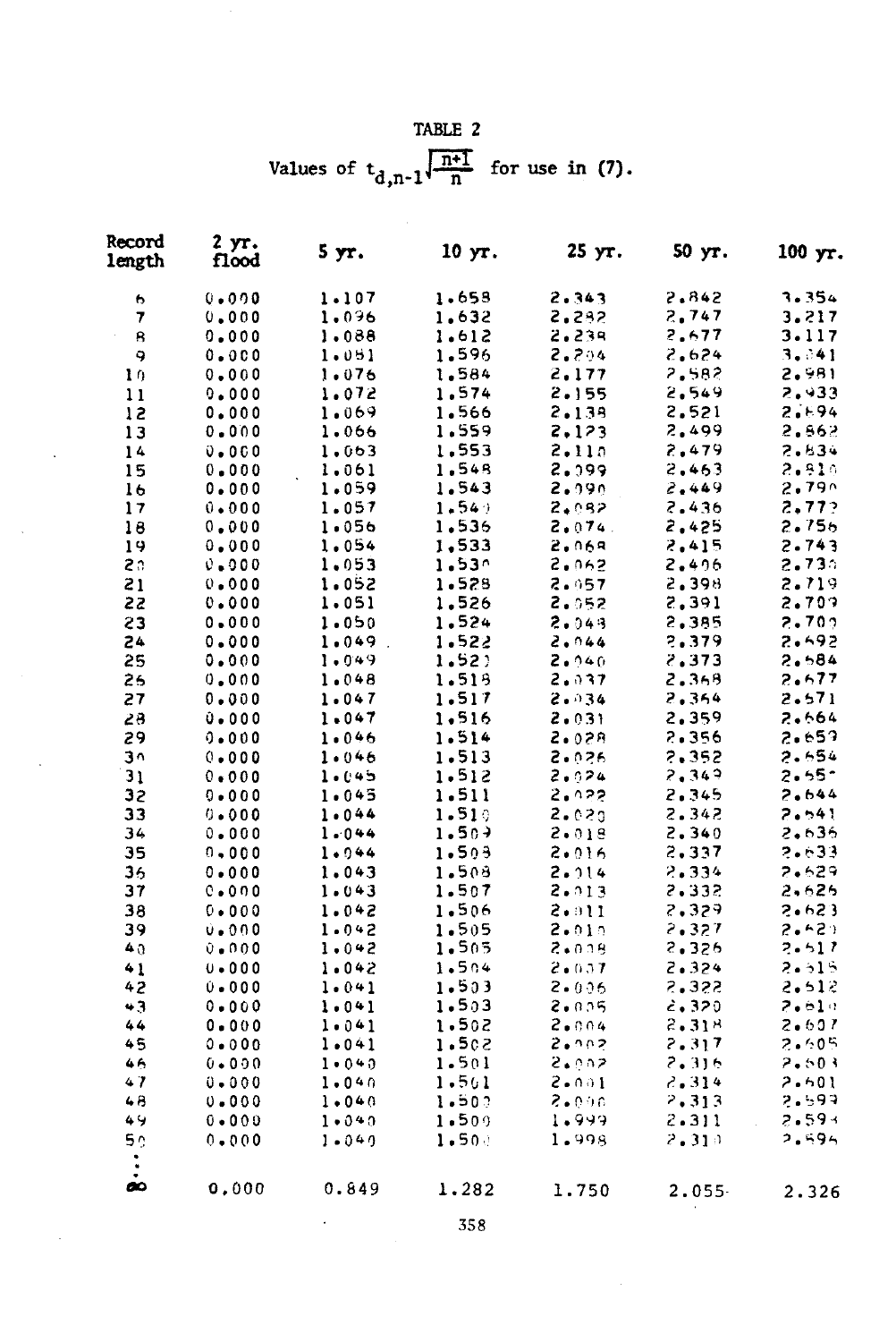# Comparison of 2 year flood by (6) and (7)

| Site<br>Index | Record<br>Length | Normal<br><b>Regression</b><br>Prediction | Student's t<br>Regression<br>Prediction |
|---------------|------------------|-------------------------------------------|-----------------------------------------|
| 549770        | 13               | 475                                       | 475                                     |
| 550200        | 25               | 1616                                      | 1616                                    |
| 551365        | 13               | 343                                       | 343                                     |
| 682000        | 19               | 866                                       | 866                                     |
| 689450        | 17               | 2113                                      | 2113                                    |
| 690130        | 13               | 133                                       | 133                                     |
| 690750        | 14               | 2190                                      | 5190.                                   |
| 691020        | 13               | 233                                       | 233                                     |
| 549510        | 12               | 148                                       | 148                                     |
| 550300        | 12               | 578                                       | 578                                     |
| 551360        | 13               | 240                                       | 240                                     |
| 551420        | 11               | 236                                       | 236                                     |
| 681600        | 18               | 811                                       | 311                                     |
| 682030        | 15               | 333                                       | 333                                     |
| 682100        | 18               | 426                                       | 426                                     |
| 689618        | 13               | 136                                       | 136                                     |
| 689650        | 12               | 976                                       | 776                                     |
| 689670        | 13               | 299                                       | 299                                     |
| 689720        | 13               | 987                                       | 987                                     |
| 689960        | 13               | 76                                        | 76                                      |
| 690250        | 12               | 643                                       | 543                                     |
| 690280        | 13               | 272                                       | 272                                     |
| 690470        | 13               | 385                                       | 385                                     |
| 590570        | 13               | 176                                       | 176                                     |
| 690720        | 13               | 437                                       | 437                                     |
| 690830        | 13               | 348                                       | 348                                     |
| 690850        | 13               | 553                                       | 553                                     |
| 690940        | 10               | 109                                       | 109                                     |
| 690970        | 13               | 180                                       | 190                                     |
| 691025        | 10               | 217                                       | 217                                     |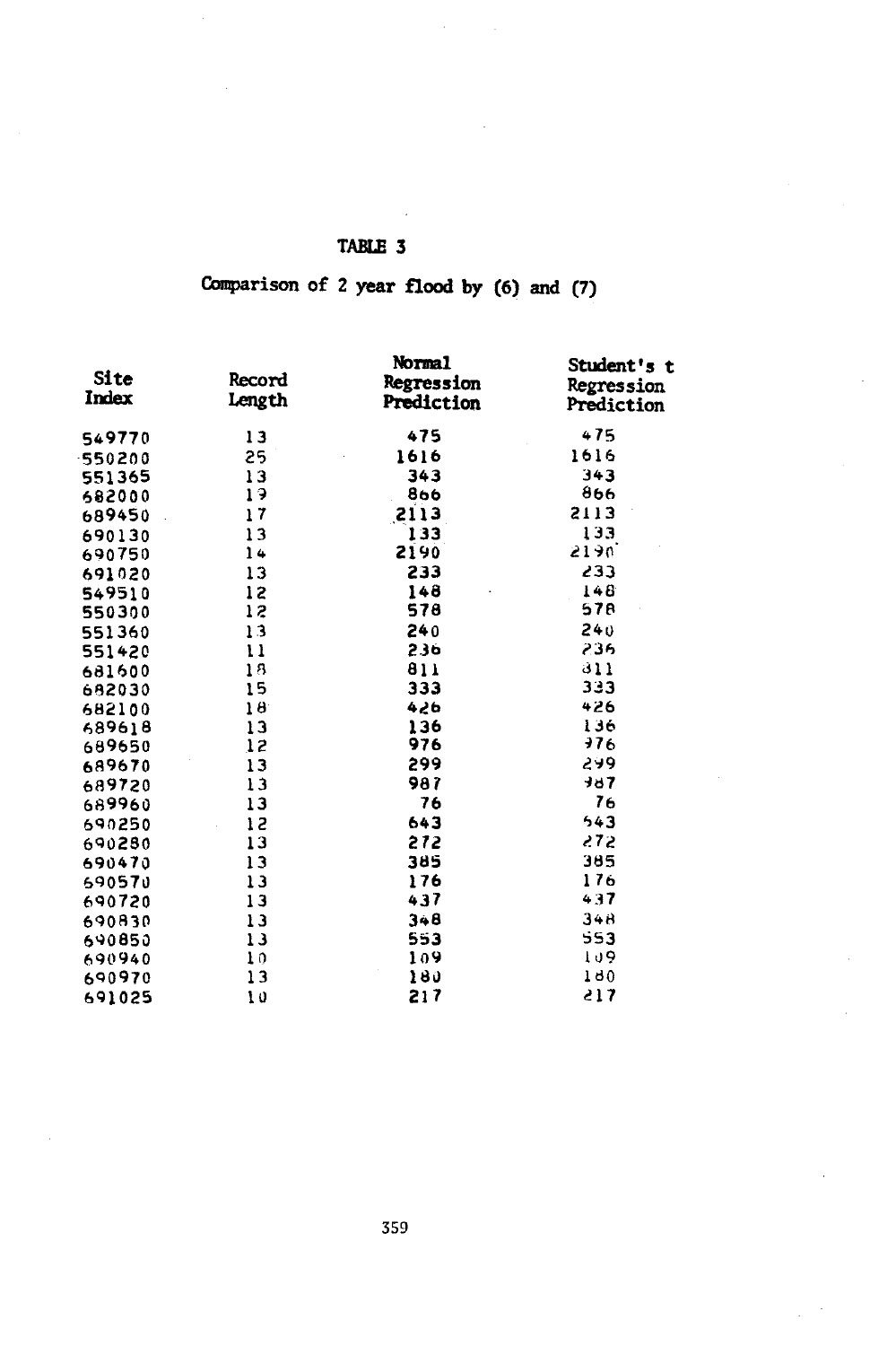## Comparison of S year flood by (6) and (7)

|                         | Normal                                                                     | Student's t              |                                                                                                                  |
|-------------------------|----------------------------------------------------------------------------|--------------------------|------------------------------------------------------------------------------------------------------------------|
| <b>Record</b><br>Length | <b>Regression</b><br>Prediction                                            | Regression<br>Prediction |                                                                                                                  |
|                         | 933                                                                        | 929                      |                                                                                                                  |
|                         | 3390                                                                       | 3362                     |                                                                                                                  |
|                         | 812                                                                        | 811                      |                                                                                                                  |
|                         | 2280                                                                       | 2262                     |                                                                                                                  |
|                         | 4325                                                                       | 4288                     |                                                                                                                  |
|                         | 232                                                                        | 232                      |                                                                                                                  |
|                         | 3309                                                                       | 3282                     |                                                                                                                  |
|                         | 531                                                                        | 529                      |                                                                                                                  |
|                         | 357                                                                        | -357                     |                                                                                                                  |
|                         | 1023                                                                       | 1019                     |                                                                                                                  |
|                         | 560                                                                        | 560                      |                                                                                                                  |
| 11                      | 437                                                                        |                          |                                                                                                                  |
| 18                      | 2161                                                                       | 2146                     |                                                                                                                  |
|                         | 929                                                                        | 924                      |                                                                                                                  |
|                         | 1236                                                                       |                          |                                                                                                                  |
| 13                      | 359                                                                        | 359                      |                                                                                                                  |
| 12                      | 2065                                                                       |                          |                                                                                                                  |
| 13                      | 673                                                                        |                          |                                                                                                                  |
| 13                      | 1987                                                                       |                          |                                                                                                                  |
| 13                      | 221                                                                        |                          |                                                                                                                  |
| 12                      | 1136                                                                       |                          |                                                                                                                  |
| 13                      | 562                                                                        |                          |                                                                                                                  |
| 13                      | 721                                                                        |                          |                                                                                                                  |
| 13                      |                                                                            |                          |                                                                                                                  |
| 13                      | 706                                                                        |                          |                                                                                                                  |
| 13                      | 590                                                                        |                          |                                                                                                                  |
| 13                      | 998                                                                        |                          |                                                                                                                  |
| 10                      |                                                                            |                          |                                                                                                                  |
| 13                      | 385                                                                        |                          |                                                                                                                  |
| 10                      | 437                                                                        |                          |                                                                                                                  |
|                         | 13<br>25<br>13<br>19<br>17<br>13<br>14<br>13<br>12<br>12<br>13<br>15<br>18 | 433<br>253               | 436<br>1228<br>2051<br>671<br>1977<br>221<br>1131<br>560<br>720<br>433<br>702<br>590<br>993<br>254<br>385<br>437 |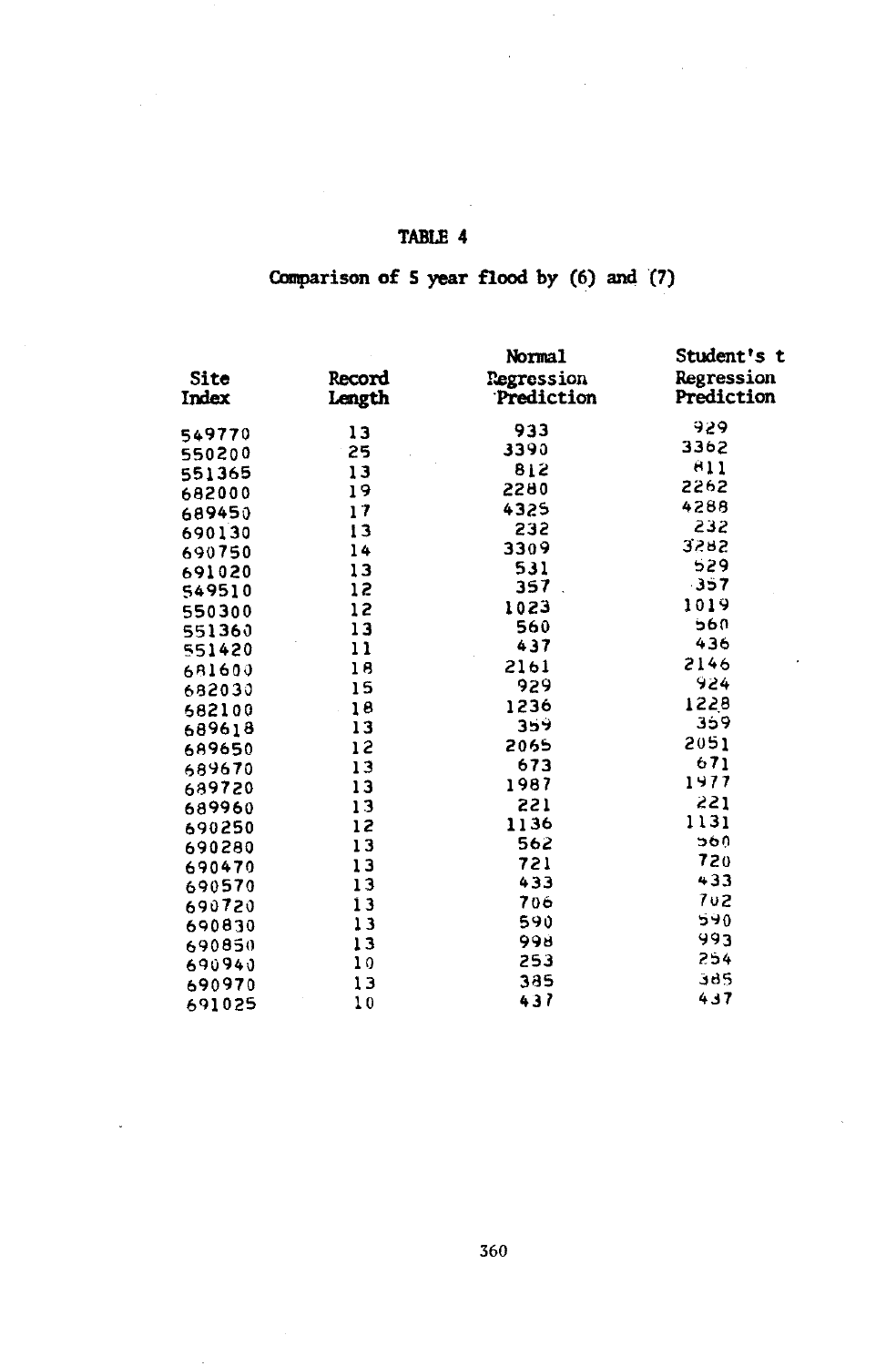## TABLE S

## Comparison of 10 year flood by (6) and (7)

|             |        | Normal     | Student's t |
|-------------|--------|------------|-------------|
| <b>Site</b> | Record | Regression | Regression  |
| Index       | Length | Prediction | Prediction  |
|             |        |            |             |
| 549770      | $13 -$ | 1343       | 1427        |
| 550200      | 25     | 4810       | 5024        |
| 551365      | 13     | 1095       | 1164        |
| 682000      | 19     | 3314       | 3491        |
| 689450      | 17     | 5767       | 6027        |
| 690130      | 13     | 304        | 330         |
| 690750      | 14     | 4581       | 4798        |
| 691020.     | 13     | 831        | 889         |
| 549510      | 12     | 480        | 516         |
| 550300      | 12     | 1423       | 1511        |
| 551360      | 13     | 735        | 786         |
| 551420      | 11     | 674        | 724         |
| 631600      | 18     | 2943       | 3105        |
| 682030      | 15     | 1401       | 1492        |
| 682100      | 18     | 1889       | 2003        |
| 689618      | 13     | 554        | 596         |
| 689650      | 12     | 2824       | 2978        |
| 689670      | 13     | 953        | 1019        |
| 689720      | $-13$  | 2571       | 2715        |
| 689960      | 13     | 345        | 373         |
| 690250      | 12     | 1592       | 1690        |
| 690280      | 13     | 845        | 903         |
| 690470      | 13     | 930        | 994         |
| 690570      | 13     | 622        | 667         |
| 690720      | 13     | 1094       | 1166        |
| 690833      | 13     | 813        | 869         |
| 690850      | 13     | 1491       | 1582        |
| 690940      | 10     | 359.       | 388         |
| 690970      | 13     | 555        | 596         |
| 691025      | 10     | 592        | 635         |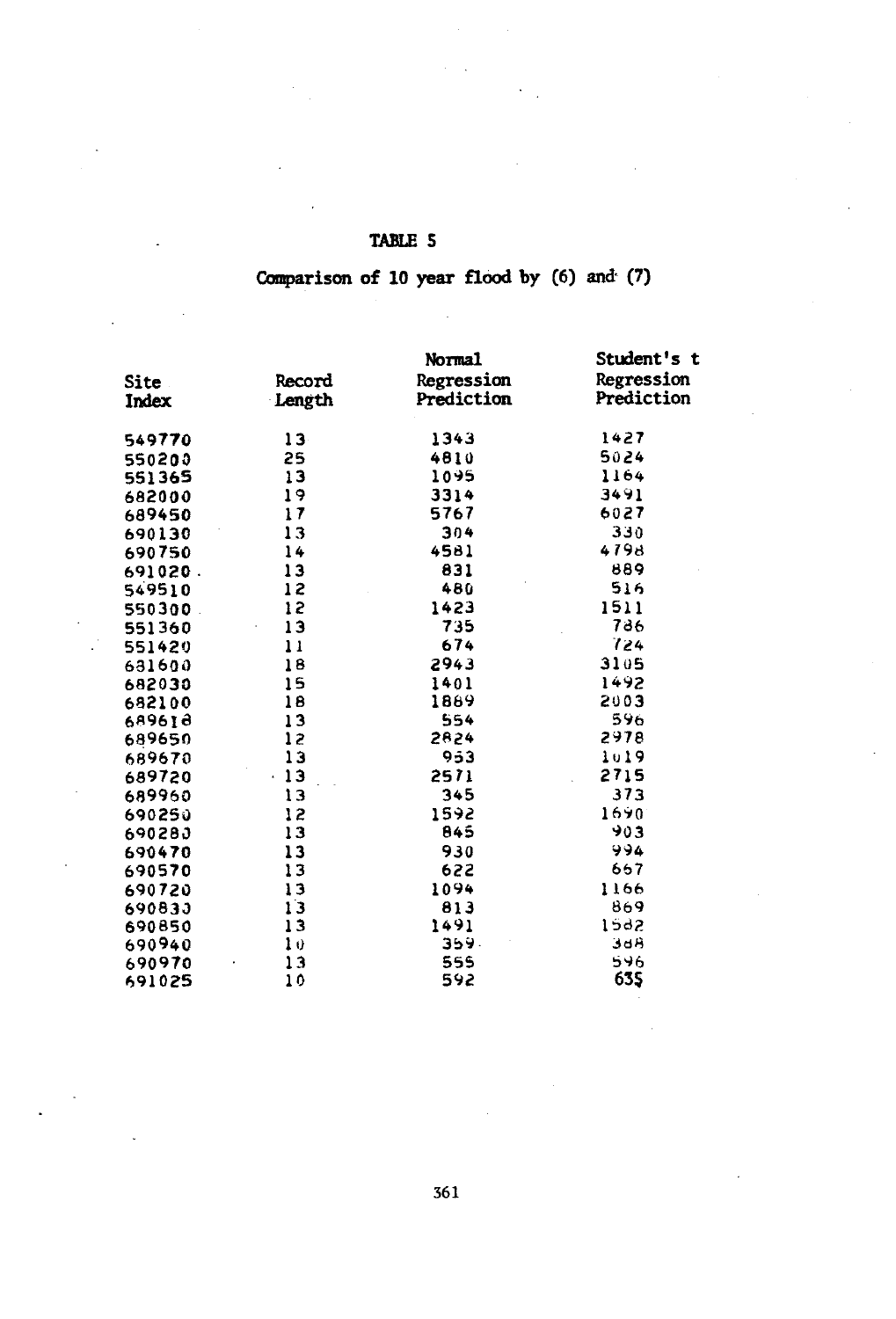## Comparison of 25 year flood by (6) and (7)

| Site   | Record | Normal<br>Regression | Student's t<br>Regression |  |
|--------|--------|----------------------|---------------------------|--|
| Index  | Length | Prediction           | Prediction                |  |
| 549770 | 13     | 1645                 | 1848                      |  |
| 550200 | 25     | 8206                 | 8882                      |  |
| 551365 | 13     | 2377                 | 2685                      |  |
| 682000 | 19     | 4470                 | 5065                      |  |
| 689450 | 17     | 8143                 | 8976                      |  |
| 690130 | 13     | 347                  | 411                       |  |
| 690750 | 14     | 4863                 | 5263                      |  |
| 691020 | 13     | 867                  | 978                       |  |
| 549510 | 12     | 855                  | 982                       |  |
| 550300 | 12     | 2197                 | 8488                      |  |
| 551360 | 13     | 1623                 | 1858                      |  |
| 551420 | 11     | 940                  | 1096                      |  |
| 681600 | 18     | 5040                 | 5793                      |  |
| 682030 | 15     | 1962                 | 2287                      |  |
| 682100 | 18     | 3678                 | 4274                      |  |
| 689618 | 13     | 1016                 | 1511                      |  |
| 689650 | 12     | 4277                 | 4854                      |  |
| 689670 | 13     | 1911                 | 2271                      |  |
| 689720 | 13     | 3911                 | 4452                      |  |
| 689960 | $-13$  | 740                  | 892                       |  |
| 690250 | 12     | 2138                 | 2424                      |  |
| 690280 | 13     | 1335                 | 1538                      |  |
| 690470 | 13     | 1012                 | 1156                      |  |
| 690570 | 13     | 1160                 | 1343                      |  |
| 690720 | 13     | 1414                 | 1597                      |  |
| 690830 | 13     | 1064                 | 1214                      |  |
| 690850 | 13     | 1902                 | 2125                      |  |
| 690940 | 10     | 568                  | 662                       |  |
| 690970 | 13     | 739                  | 653                       |  |
| 691025 | 10     | 786                  | 905                       |  |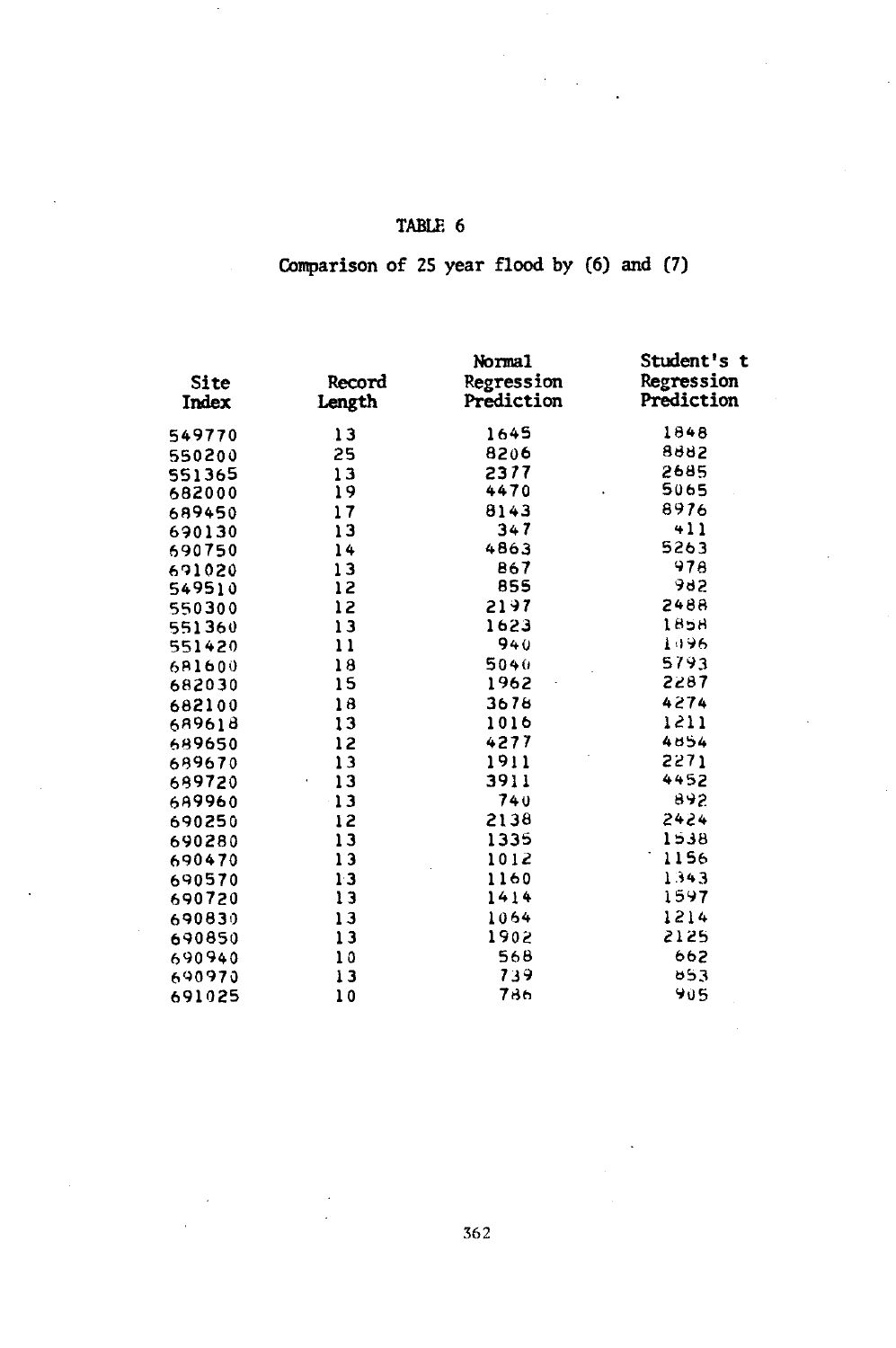## Comparison of 50 year flood by (6) and (7)

| <b>Site</b><br>Index | <b>Record</b><br>Length | Norma1<br>Regression | Student's t<br>Regression |  |
|----------------------|-------------------------|----------------------|---------------------------|--|
|                      |                         | Prediction           | Prediction                |  |
| 549770               | 13                      | 2060                 | 2894                      |  |
| 550200               | 25                      | 10196                | 11361                     |  |
| 551365               | 13                      | 3054                 | 3547                      |  |
| 682000               | 19                      | 5987                 | 9458                      |  |
| 689450               | 17                      | 10477                | 12306                     |  |
| 690130               | 13                      | 453                  | 642                       |  |
| 690750               | 14                      | 5865                 | 6334                      |  |
| 691020               | 13                      | 1058                 | 1820                      |  |
| 549510               | 12                      | 1089                 | 1651                      |  |
| 550300               | 12                      | 2828                 | 2821                      |  |
| 551360               | 13                      | 2107                 | 2451                      |  |
| 551420               | 11                      | 1238                 | 1240                      |  |
| 681600               | 18                      | 6972                 | 9193                      |  |
| 682030               | 15                      | 2686                 | 4259                      |  |
| 682100               | 18                      | 5132                 | 6066                      |  |
| 689618               | 13                      | 1416                 | 1/32                      |  |
| 689650               | 12                      | 5735                 | 6470                      |  |
| 689670               | 13                      | 2713                 | 2547                      |  |
| 689720               | $13 -$                  | 5257                 | 6391                      |  |
| 689960               | 13                      | 1040                 | 1274                      |  |
| 690250               | 12                      | 2754                 | 2975                      |  |
| 690280               | 13                      | 1741                 | 1885                      |  |
| 690470               | 13                      | 1284                 | 2081                      |  |
| 690570               | 13                      | 1519                 | 1594                      |  |
| 690720               | 13                      | 1763                 | 1600                      |  |
| 690830               | 13                      | 1337                 | 1454                      |  |
| 690850               | 13                      | 2352                 | 2551                      |  |
| 690940               | 10                      | 726                  | 970                       |  |
| 690970               | 13                      | 937                  | 1251                      |  |
| 691025               | 10                      | 995                  | 1328                      |  |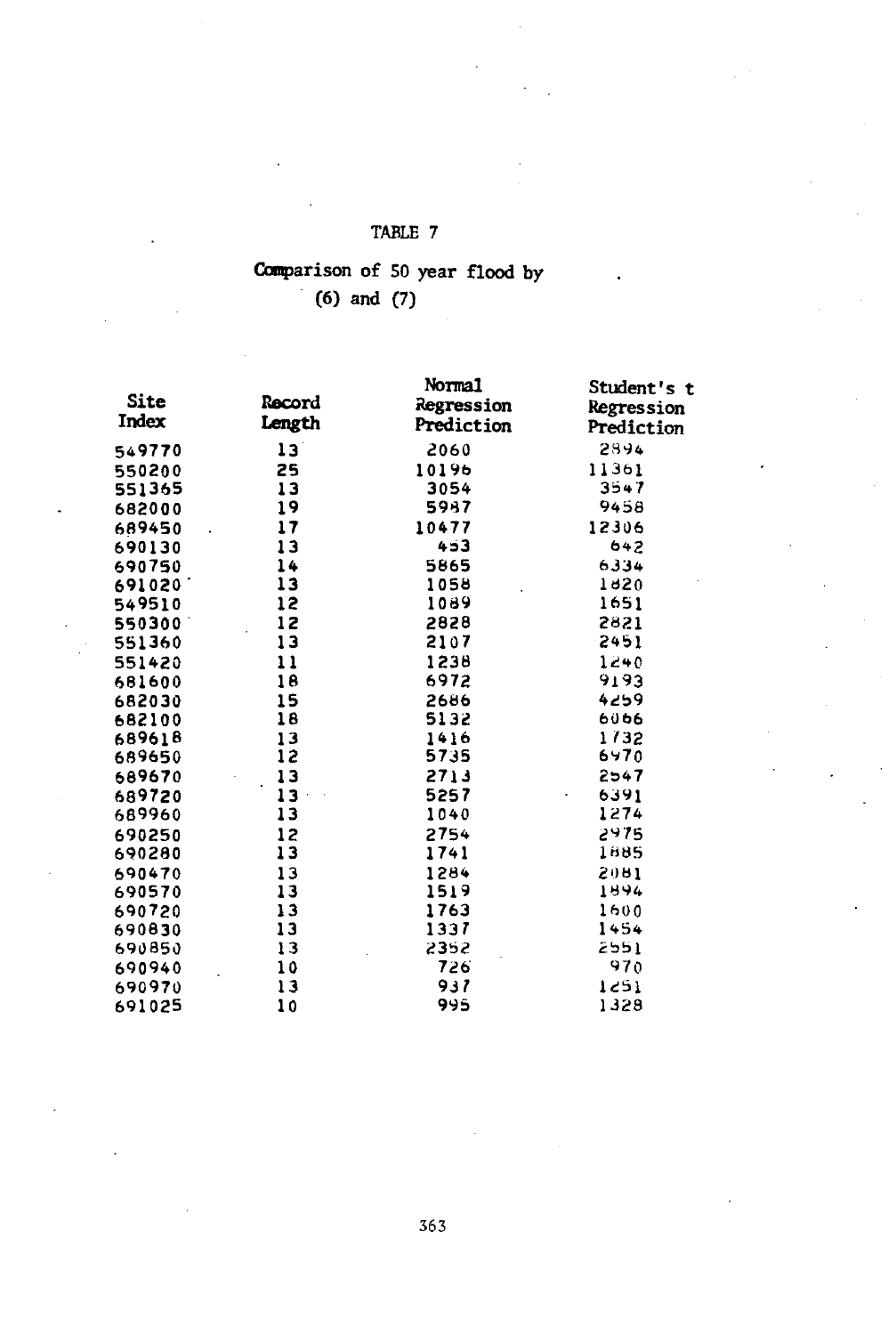## Comparison of 100 year flood by (6) and (7)

|        |        | Normal     | Student's t |  |
|--------|--------|------------|-------------|--|
| Site   | Record | Regression | Regression  |  |
| Index  | Length | Prediction | Prediction  |  |
| 549770 | 13     | 2959       | 3860        |  |
| 550200 | 25     | 12147      | 14382       |  |
| 551365 | 13     | 3666       | 4765        |  |
| 682000 | 19     | 10356      | 13883       |  |
| 689450 | 17     | 13452      | 16629       |  |
| 690130 | 13     | 626        | 915         |  |
| 690750 | 14     | 6611       | 7817        |  |
| 691020 | 13     | 1852       | 2485        |  |
| 549510 | 12     | 1667       | 2295        |  |
| 550300 | 12     | 2868       | 3100        |  |
| 551360 | 13     | 2505       | 3348        |  |
| 551420 | 11     | 1228       | 1686        |  |
| 681600 | 18     | 10111      | 13762       |  |
| 682030 | 15     | 4551       | 6477        |  |
| 682100 | 18     | 6540       | 9023        |  |
| 689618 | 13     | 1770       | 2584        |  |
| 689650 | 12     | 7434       | 9777        |  |
| 689670 | 13     | 2634       | 3736        |  |
| 689720 | 13     | 6798       | 9000        |  |
| 689960 | 13     | 1289       | 1927        |  |
| 690250 | 15     | 3045       | 3463        |  |
| 690280 | 13     | 1902       | 2562        |  |
| 690470 | 13     | 2125       | 2907        |  |
| 690570 | 13     | 1928       | 2656        |  |
| 690720 | 13     | 1582       | 2016        |  |
| 690830 | 13     | 1450       | 1915        |  |
| 690850 | 13     | 2589       | 3278        |  |
| 690940 | 10     | 968        | 1362        |  |
| 690970 | 13     | 1258       | 1737        |  |
| 691025 | 10     | 1338       | 1639        |  |
|        |        |            |             |  |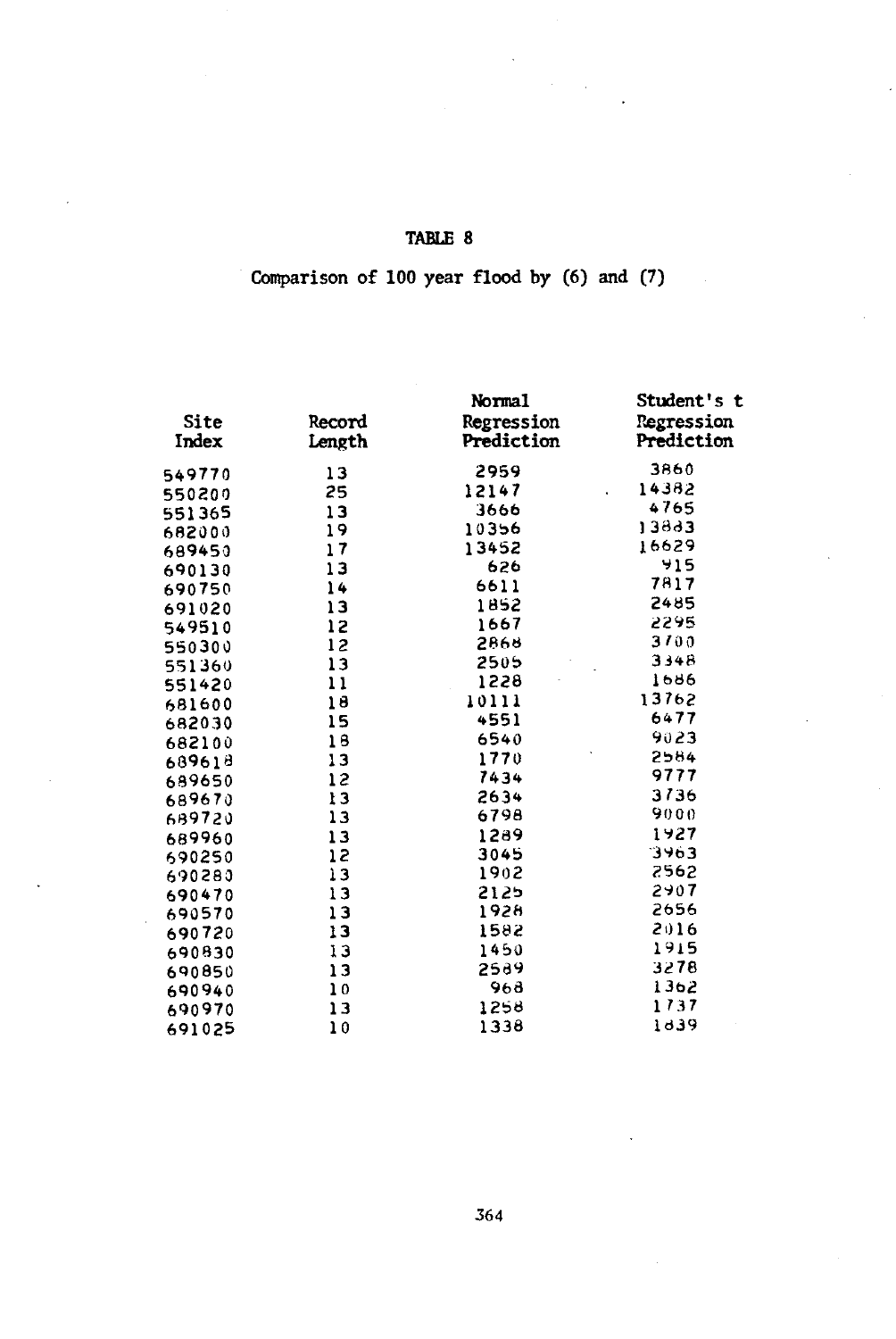| Year<br>Flood  | $R^2$ for<br>Norma1 | $R^2$ for<br>t | Average Percent<br>Error based on<br>Normal |            |
|----------------|---------------------|----------------|---------------------------------------------|------------|
|                |                     |                | Historical                                  | Regression |
| $\overline{c}$ | .92                 | .92            | 0.0                                         | 0.0        |
| 5              | .889                | .889           | 2.5                                         | $- .3$     |
| 10             | .825                | .809           | 11.3                                        | 6.5        |
| 25             | .739                | .705           | 21.9                                        | 14.4       |
| 50             | .683                | .627           | 33.0                                        | 24.5       |
| 100            | .635                | .556           | 47.8                                        | 34.4       |

A Summary of the Regression Analyses

### ACKNOWLEDGEMENT

The U.S. Geological Survey is gratefully acknowledged for the financial support provided to this study. The advice and experience of Professors Duckstein, Kisiel, and Davis of the University of Arizona were greatly appreciated.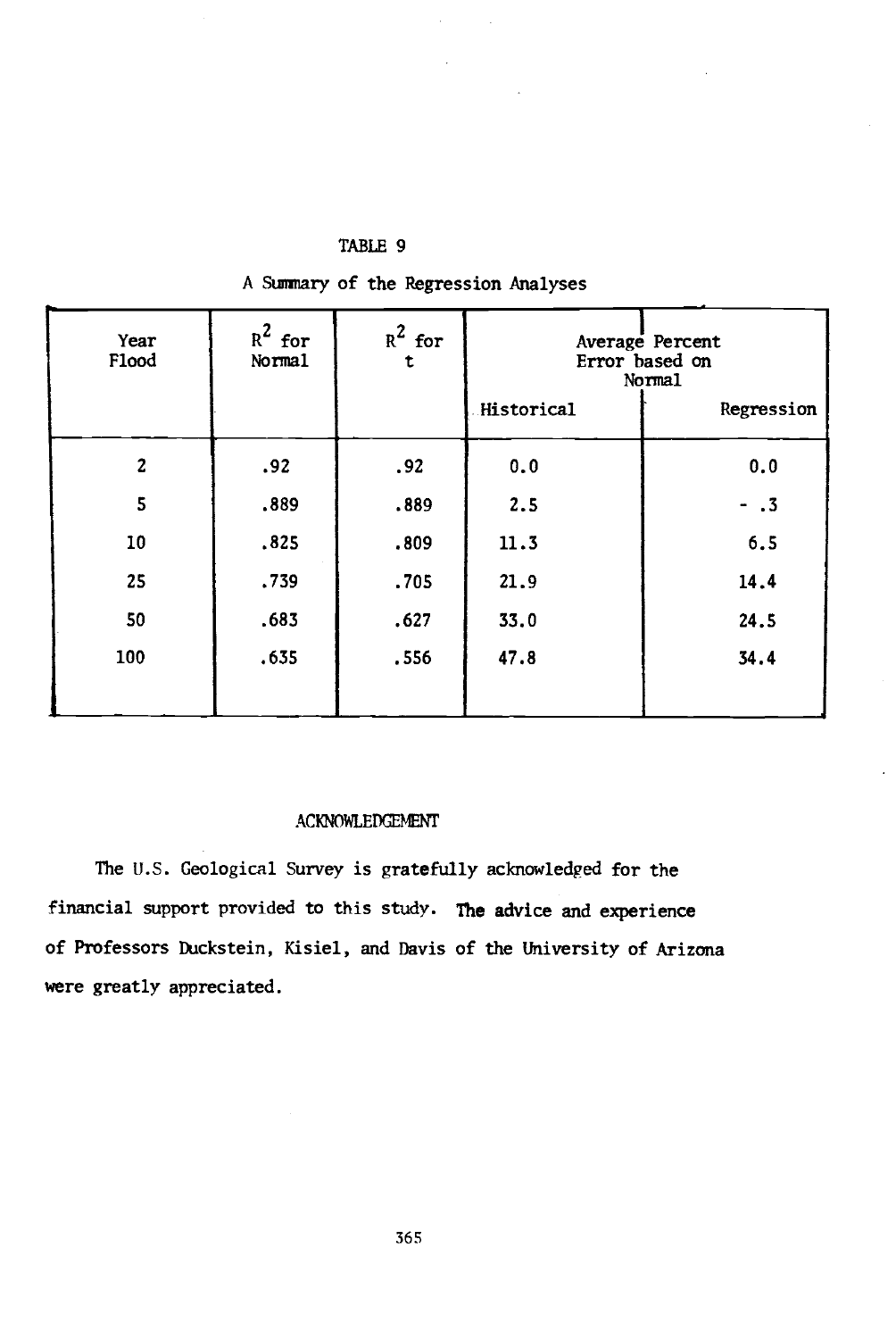### APPENDIX A

#### The t-estimate

It can be shown (Hogg & Craig 1971) that

$$
\frac{\text{ns}^2}{\text{0}^2} \sim \chi^2_{(n-1)}
$$

where

$$
s^2 = \frac{\Sigma (x_i - \bar{x})^2}{n}
$$

and  $x_i$  = log  $y_i$  for  $y_i$  the ith year maximum annual flow. Now since

$$
\hat{s}^2 = \frac{z(x_i - \bar{x})}{n-1}
$$

then

$$
\frac{(n-1)\hat{s}^2}{\sigma^2} \sim \chi^2_{(n-1)}
$$

Letting  $r = n-1$  (the degrees of freedom) then

 $\sin^2$  $\sigma^2$   $\sim$   $x_{\rm r}^2$ 

Since  $X \sim N(\mu, \sigma^2)$ <br>
and  $X \sim N(\mu, \frac{\sigma^2}{n})$ 

then

$$
\bar{U} = X - \bar{X} \sim N(0, \sigma^2 + \frac{\sigma^2}{n})
$$
 (A.1)

and the standard normalizing  $\bar{U}$  to Z

Thus from (1) 
$$
Z = z_i = \frac{x_i - \bar{x} - 0}{\sqrt{\sigma^2 + \frac{\sigma^2}{n}}} = \frac{x_i - \bar{x}}{\sqrt{\sigma^2 + \frac{\sigma^2}{n}}}
$$
 (A.2)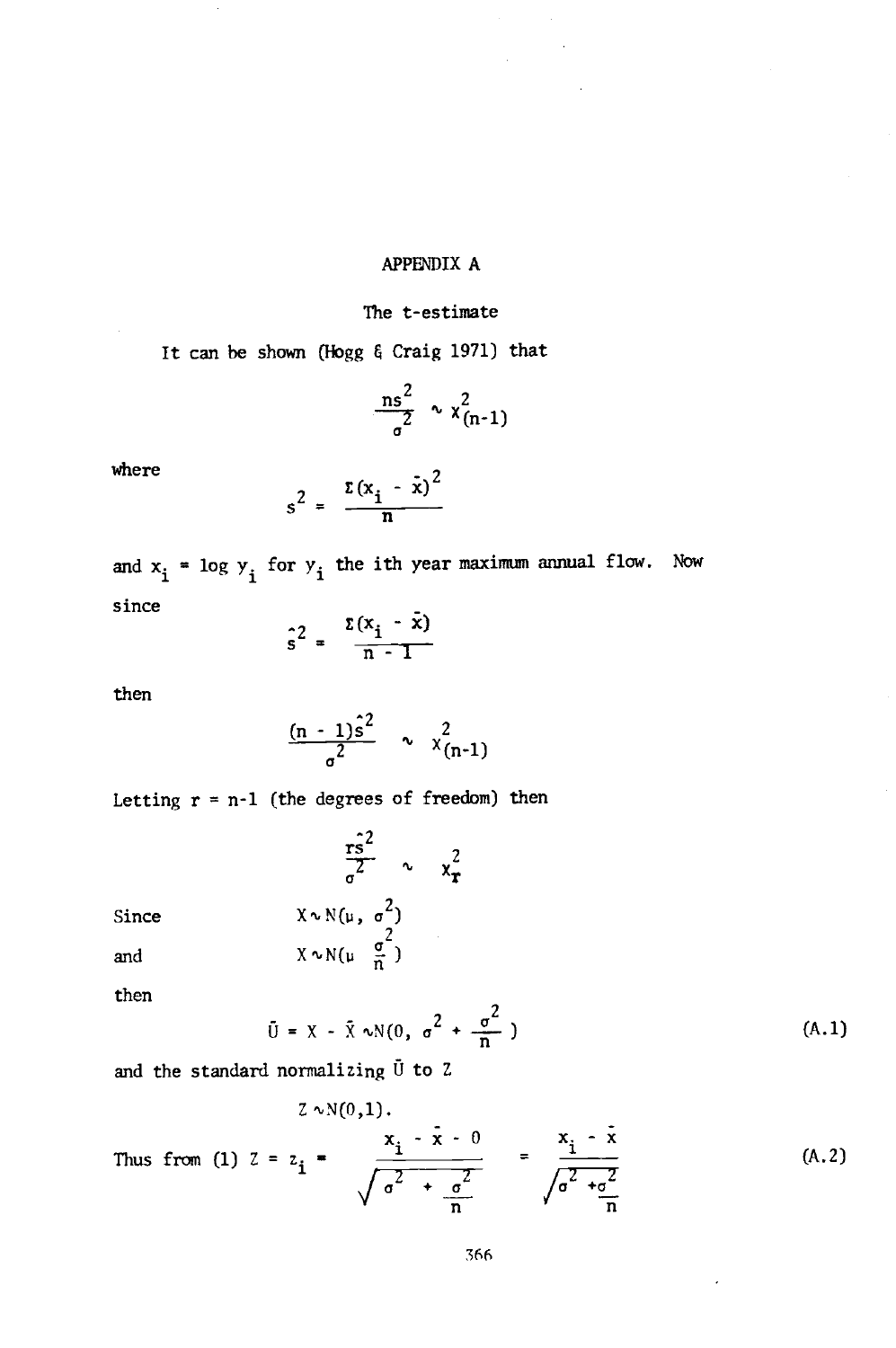Since the Student's t distribution is defined by

$$
\frac{Z}{\sqrt{V/r}} \sim t_r \tag{A.3}
$$

where  $2\cdot N(0,1)$  and  $V\sim_{\mathcal{X}}^2$  then from (A.2) and (A.3)

$$
\frac{x_{i} - \bar{x}}{\sqrt{\frac{\sigma^{2} + \frac{\sigma^{2}}{n}}{\sigma^{2}}}}
$$
\n
$$
\sqrt{\frac{(n-1)\hat{s}^{2}}{\frac{\sigma^{2}}{n}}}
$$
\n
$$
(A.4)
$$

Simplifying (A.4) we get

$$
\frac{x_i - \tilde{x}}{\tilde{s}} \qquad \sqrt{\frac{r+1}{r+2}} \sim t_r
$$

and the random variables

 $x_d$ 

$$
T = \frac{Z}{\sqrt{V/r}} = \frac{x_i - \bar{x}}{\hat{s}} \sqrt{\frac{r+1}{r+2}}
$$
 (A.5)

Thus for  $P(T > t) = P(T > \frac{x_{50} - x}{T + 1})$  $\sqrt{\frac{1}{r+2}}$   $\sqrt{r+2}$ . 02,  $= .02,$ 

The exact 50 -year flow for small samples n is

$$
\frac{x_{50} - x}{s} \sqrt{\frac{r+1}{r+2}} = t_{.02, r}
$$
  

$$
x_{50} = \bar{x} + t_{.02, r} \sqrt{\frac{r+2}{r+1}} \hat{s},
$$
  

$$
x_{d} = \bar{x} + t_{d, n-1} \sqrt{\frac{n+1}{n}} \hat{s}
$$
 (A.6)

or